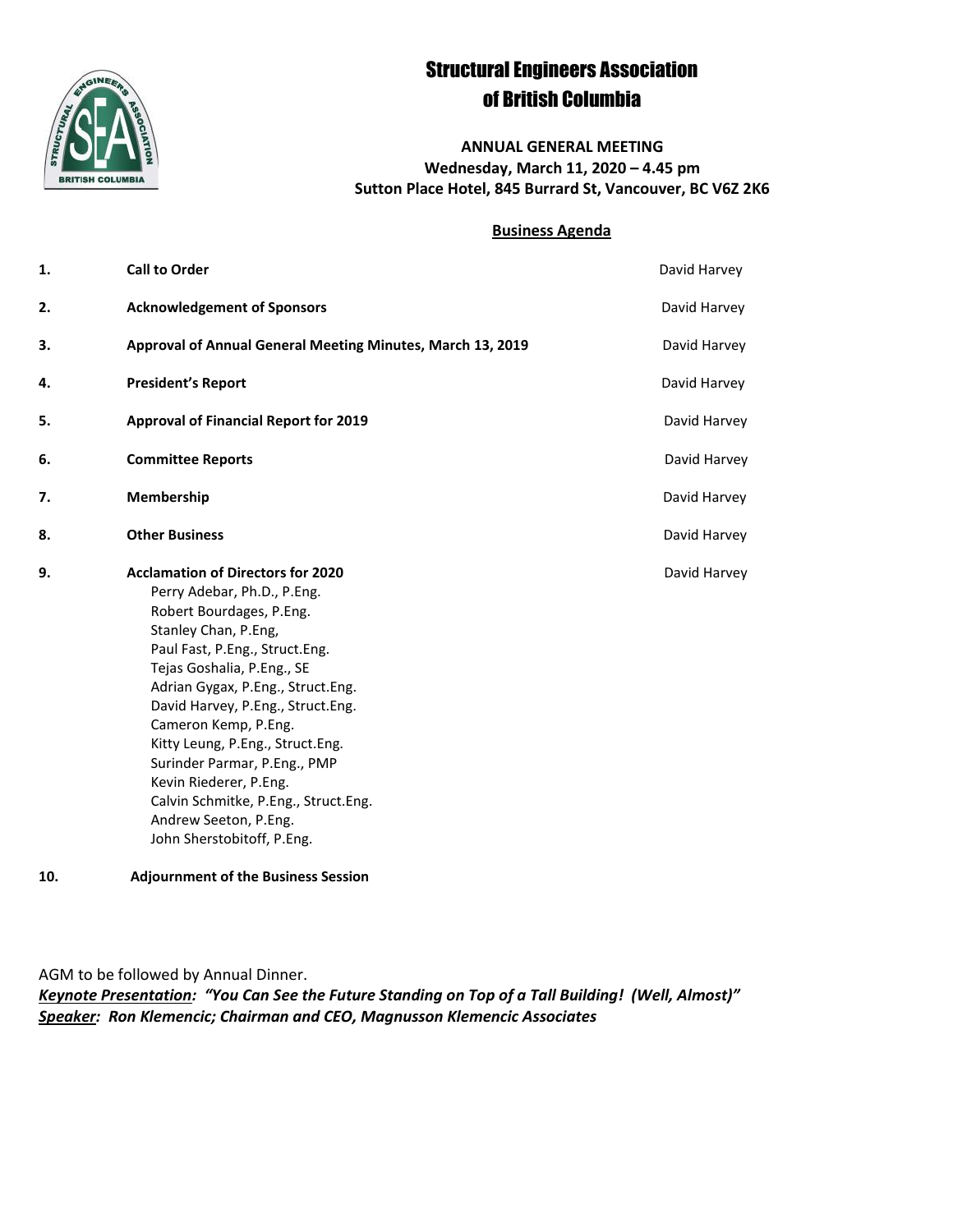

# Structural Engineers Association of British Columbia

**ANNUAL DINNER Wednesday, March 11, 2020 – 6 pm Sutton Place Hotel, 845 Burrard St, Vancouver, BC V6Z 2K6**

### **Agenda**

| 11. | Welcome                                                                                                    | David Harvey          |  |
|-----|------------------------------------------------------------------------------------------------------------|-----------------------|--|
| 12. | <b>Acknowledgement of Sponsors</b>                                                                         | David Harvey          |  |
| 13. | <b>SEABC Library</b>                                                                                       | <b>Connor Ferster</b> |  |
| 14. | <b>Certificate Program</b>                                                                                 | John Pao              |  |
| 15. | A tribute to Jim Mutrie                                                                                    | Perry Adebar          |  |
| 16. | <b>Legacy Awards Update</b>                                                                                | Adrian Gygax          |  |
| 17. | Young Members Presentation Competition "So You Think You Can Give a Seminar"                               |                       |  |
|     | Winner:<br>"Volunteering to build a bridge in Uganda - Donating expertise and elbow grease" Pia Abercromby |                       |  |
| 18. | Keynote Presentation: "You Can See the Future Standing on Top of a Tall Building!<br>(Well, Almost)"       |                       |  |
|     | Ron Klemencic; Chairman and CEO, Magnusson Klemencic Associates                                            | Paul Fast             |  |
| 19. | Adjournment                                                                                                |                       |  |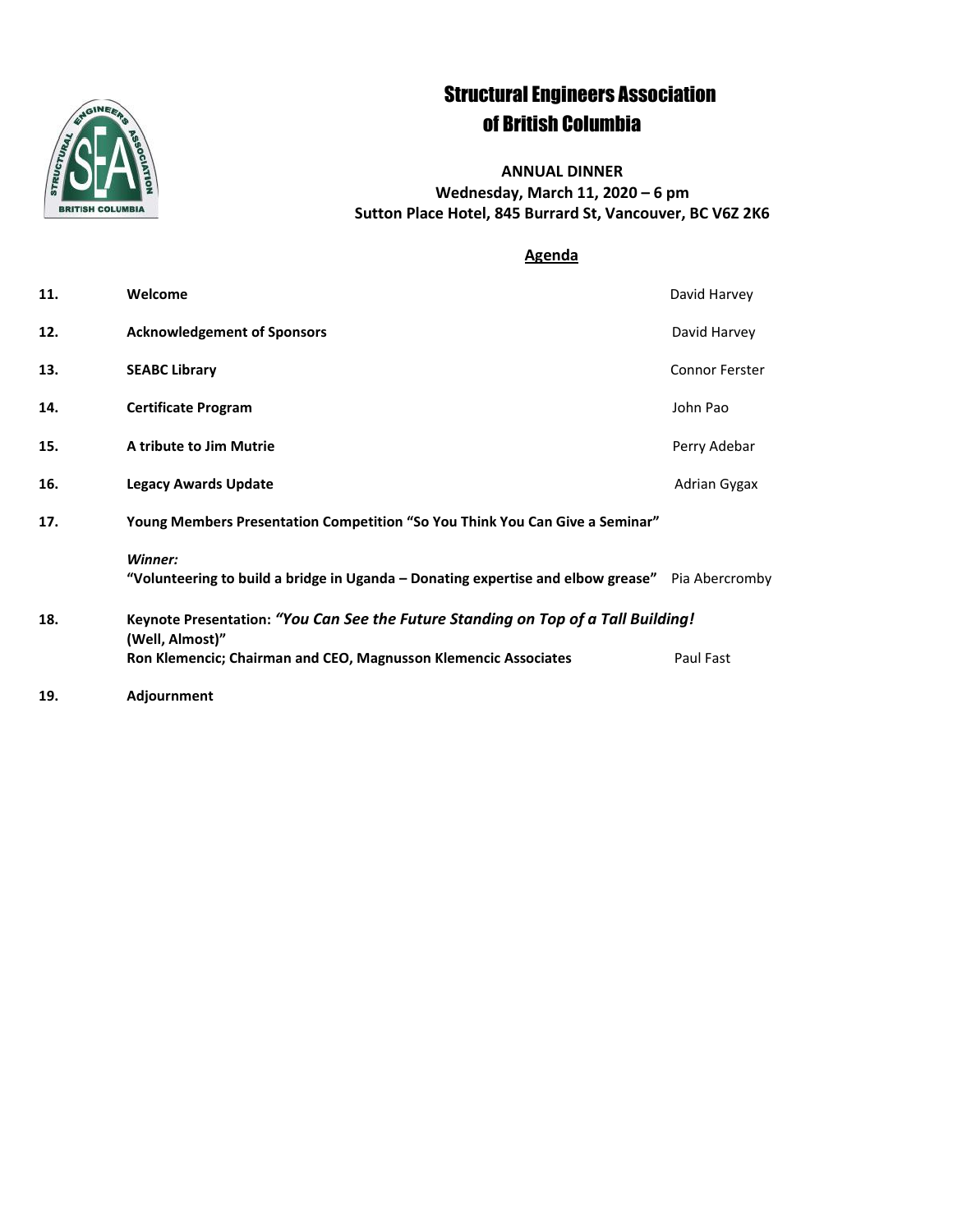# Structural Engineers Association of British Columbia



*Annual General Meeting Minutes March 13, 2019*

| Time:            | 4:00 p.m.                                                         |
|------------------|-------------------------------------------------------------------|
| Venue:           | Fairmont Pacific Rim Hotel, 1038 Canada Pl, Vancouver, BC V6C 0B9 |
| Present:         | <b>President David Harvey</b>                                     |
|                  | Directors Paul Fast, Tejas Goshalia, Adrian Gygax, Kevin          |
|                  | Riederer, Andrew Seeton                                           |
|                  | <b>SEABC</b> members                                              |
| Regrets:         | Perry Adebar, Cameron Kemp, Kitty Leung, Surinder Parmar,         |
|                  | John Sherstobitoff                                                |
| Total Attendees: | 15                                                                |
|                  |                                                                   |

### *1. Welcome*

*David Harvey welcomed all members and guests to the Annual General Meeting of the SEABC. He explained that on a trial basis the 2019 the AGM is taking place ahead of the Annual Dinner to provide more time for the Keynote Presentation. He thanked this year's AGM sponsors:*

- *Fast & Epp*
- *Glotman Simpson Consulting Engineers*
- *Gygax Engineering Associates Ltd*
- *Metrix Professional Insurance Brokers*
- *S-Frame Software*
- *WoodWorks! BC*

### *2. Call to Order*

*The meeting started at 4:15 p.m.*

### *3. 2017 AGM Minutes*

*Motion to adopt the minutes of April 18, 2018: Moved, seconded. Motion carried.*

*4. Financial Report: Year ending December 31, 2018*

*Motion to adopt the Financial Report: Moved, seconded. Motion carried.*

*5. President's Report*

*Highlights of the President's Report for 2018, included in the package sent to all members:*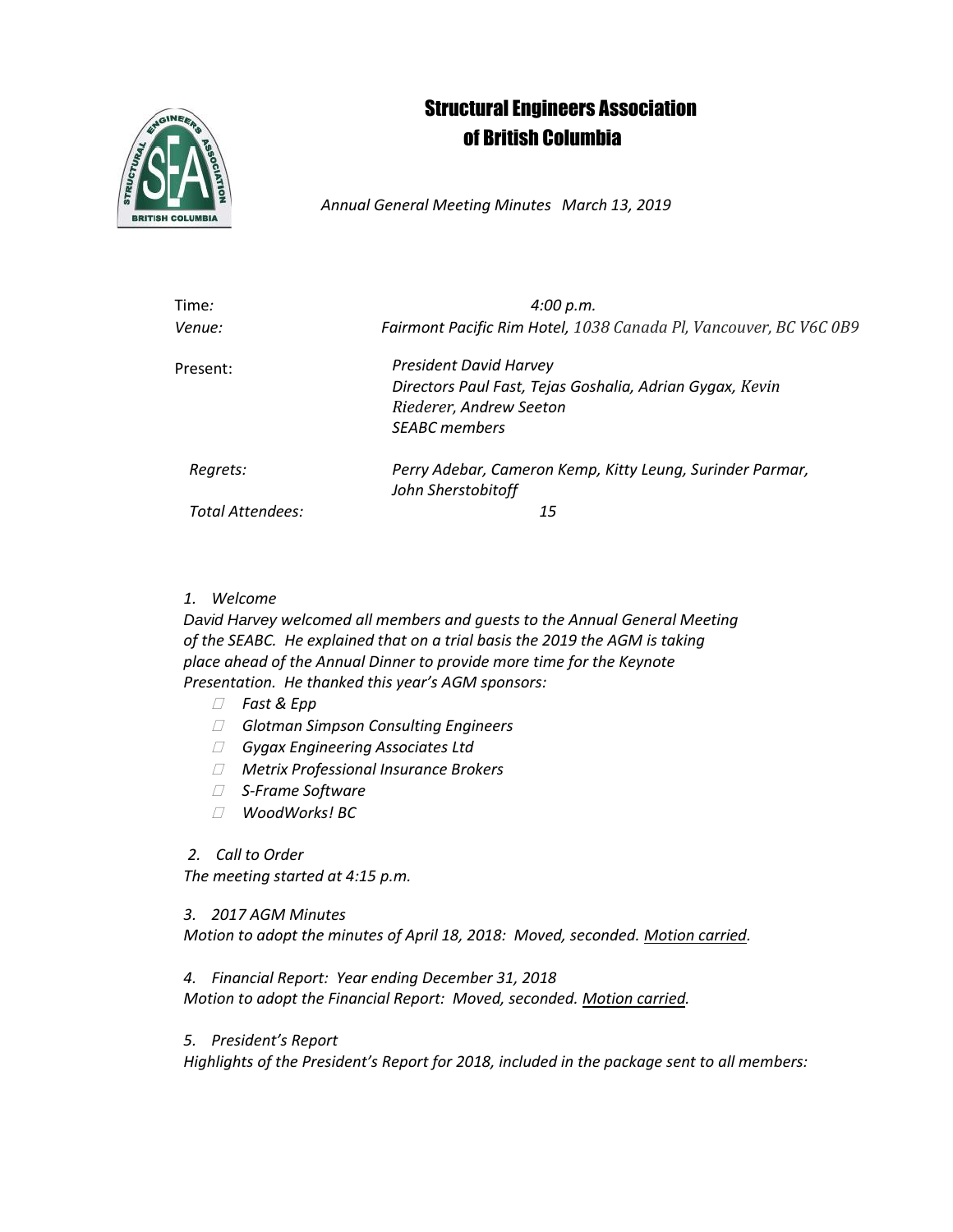*2018 was another excellent year for the SEABC. Its membership is holding steady and ended 2018 with 847 members. Its financial position also remains strong with a closing balance of over \$500,000.*

- *The Board has approved creating an investment account to generate sustainable returns to fund new programs.*
- *SEABC maintains its close relationship with the Institution of Structural Engineers (IStructE) based in London, UK. The President congratulated Paul Fast for winning the 2018 Sir Arnold Waters Medal. He also congratulated Paul Fast and Derek Ratzlaff for winning the 2018 Sir Murray Buxton Award for their paper Design of the Grandview Heights Aquatic Centre, Surrey, Canada.*
- *The President overviewed the reports of the Webmaster, the Education Committee, the Disaster Response Committee, the Structural Practice Committee, the Technical Committee, the Young Members Group, and the Vancouver Island Branch. He noted that the Okanagan Branch is organizing a number of local events and will be running the Structural Stream for the APEGBC 2019 Annual Conference in October.*
- *The President reported that the 2017 IABSE Symposium was an outstanding success. As a result of the hard work put in by the Honorary Chair, the Conference Co-Chairs and Organizing Committee, this event produced a net surplus of over \$300,000 which was responsible for the increase in the closing balance for 2018.*

### *6. Other Business*

*Committee reports, and branch activities were included in the package sent to all members. A copy of*

*the package was made available at each table. Committee heads and representatives were present and available to respond to inquiries. Reports of the following were included in the AGM Package:* 

*Communications Committee; Education Committee; Structural Practice Committee; Technical*

*Committee; Young Members Committee; Webmaster; Vancouver Island/Victoria Branch.*

### *7. Acclamation of Directors for 2019*

*By acclamation, the following were elected to the SEABC 2019-20 Board:*

*Perry Adebar, Ph.D., P.Eng. Stanley Chan, P.Eng, Paul Fast, P.Eng., Struct.Eng. Tejas Goshalia, P.Eng., SE Adrian Gygax, P.Eng,, Struct.Eng. David Harvey, P.Eng., Struct.Eng. Cameron Kemp, P.Eng. Kitty Leung, P.Eng., Struct.Eng. Surinder Parmar, P.Eng., PMP Kevin Riederer, P.Eng. Calvin Schmitke, P.Eng., Struct.Eng. Andrew Seeton, P.Eng.* John Sherstobitoff, P.Eng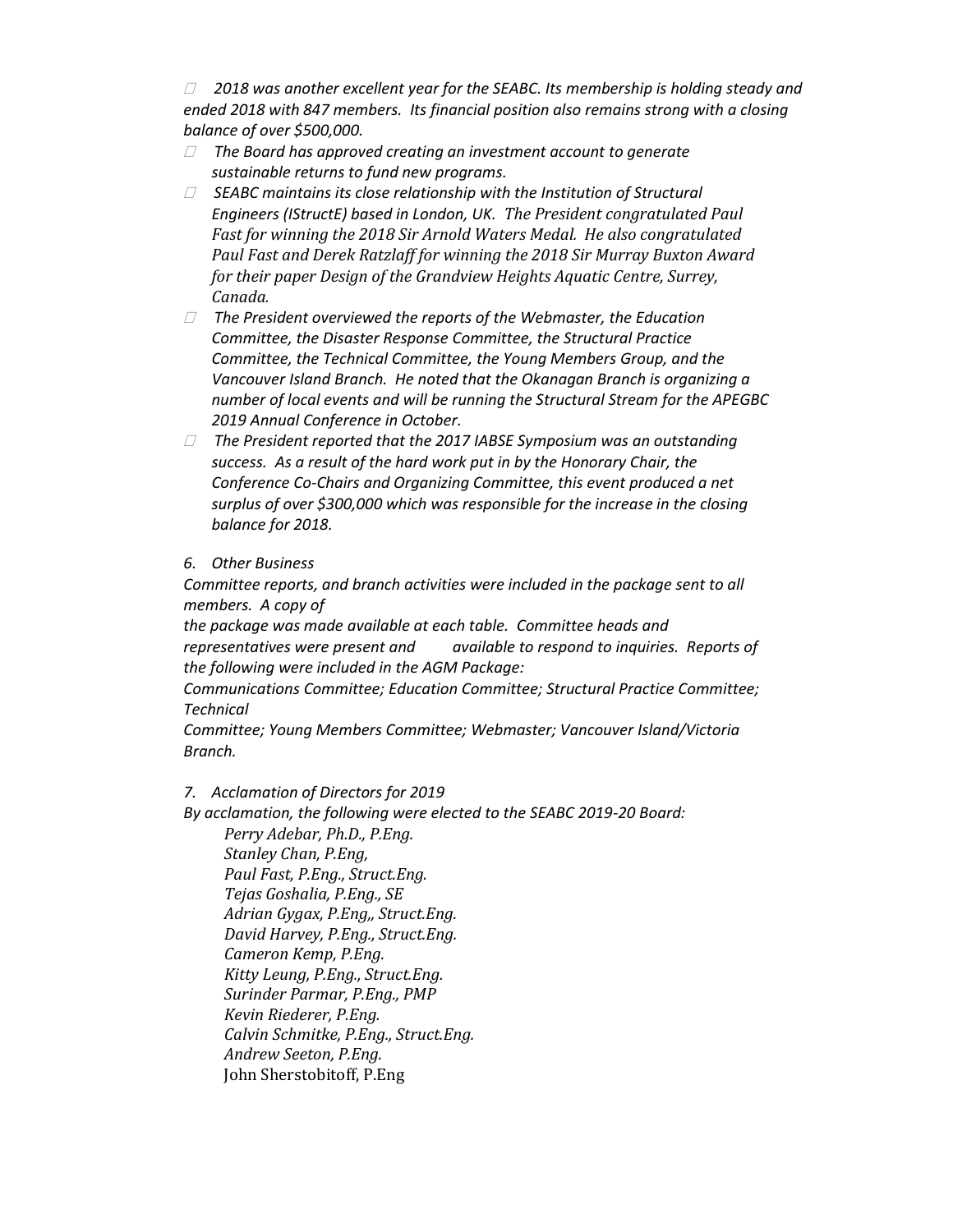8. Adjournment of Business Session Meeting adjourned at 4:45 p.m.

AGM was followed by Annual Dinner. *Keynote Presentation: "Light Weight Structures - Demystified" Speaker: Prof. Dr. sc. techn. Mike Schlaich; Managing Director, Schlaich Bergmann Partner*

*Minute Taker: David Harvey SEABC President*

# **President's Report**

*After twelve years of representing BC's structural engineers, SEABC continues to prosper.*

*2019 was an excellent year for SEABC. Membership is holding steady at over 800 members with a roughly even demographic distribution. Our financial position also remains strong with a healthy 2018 balance. Our investment account stands at over \$450,000. This financial strength allows us to underwrite our many activities, including educational events and SEABC's website – the primary avenues for interaction with our members. We also plan to introduce new programs.*

*The following is a brief update on each of the main areas of activity within SEABC:*

#### • *Website update*

*The second phase of our website upgrade with a much improved appearance and layout is fully operational. We are currently completing the outstanding work which is expected to be in place later this year.*

#### • *IStructE*

*SEABC maintains a close relationship with the London, UK based Institution of Structural Engineers (IStructE) representing structural engineers around the world. As Regional Group Chair, I have attended IStructE Council meetings.* 

#### • *Education Committee*

*Our Education Committee remains our most active committee with a superb offering of courses and seminars. Major events were hosted last year in addition to a number of evening seminars (see the following Education Committee report). Most of our major events are recorded and many are webcast which allows online attendance if time and/or distance don't allow you to attend in person. The plans for the coming year include a similar number of events which we are sure you will find interesting and informative. Please scan our newsletters and visit our website for notices of these upcoming events.*

#### • *Disaster Response Committee*

*Starting up in2014, the Disaster Response Committee was given the mandate of providing liaison and technical guidance to APEGBC as well as provincial and municipal organizations charged with improving our overall disaster response readiness. Since then this committee has been active attending several*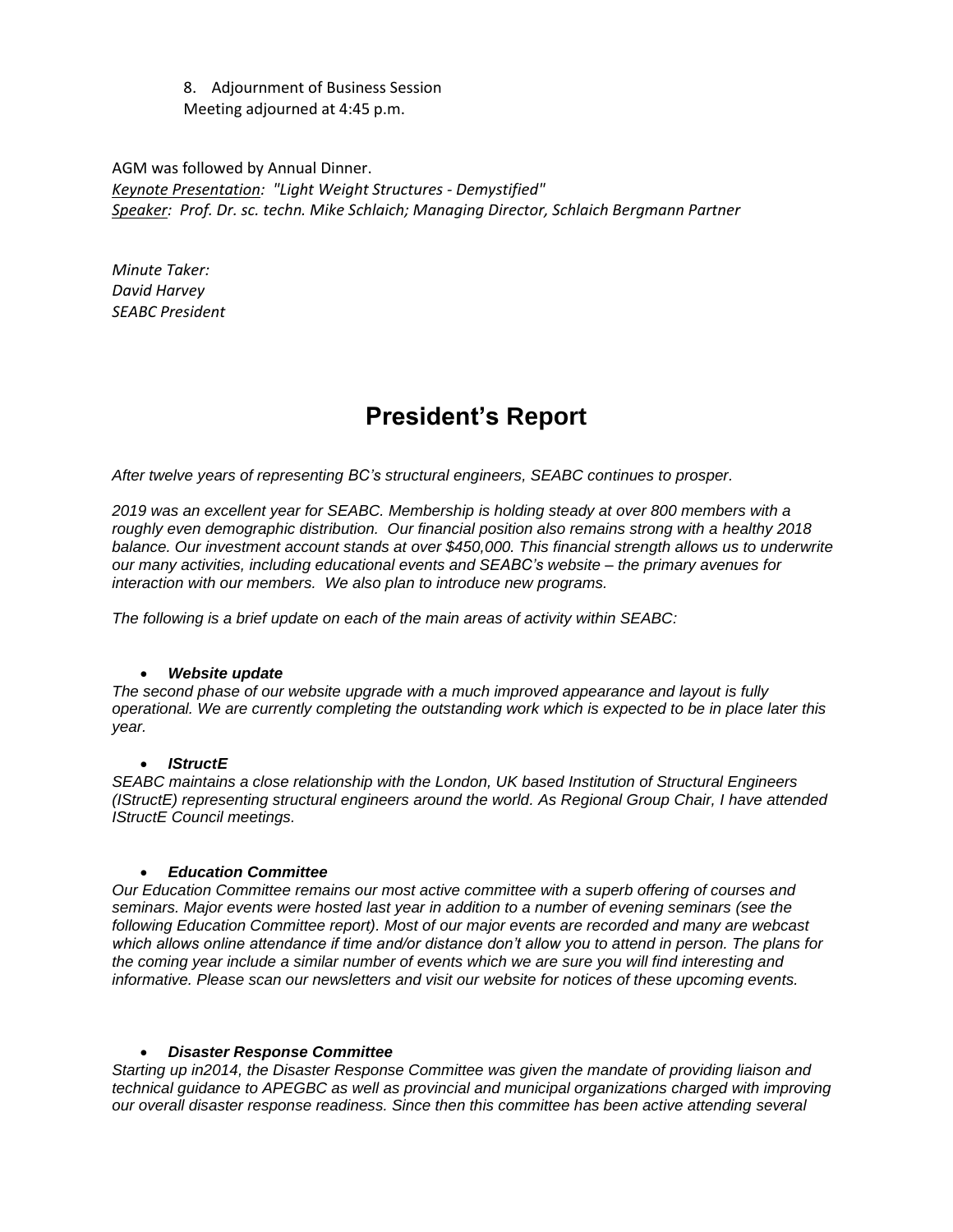*meetings and conferences aimed at improving our post-earthquake response systems and procedures. These meetings involve our Association, APEGBC, local and provincial government agencies as well as sister agencies in other jurisdictions such as California who are working on similar initiatives.* 

### • *Structural Practice and Technical Committees*

*Our Structural Practice and Technical Committees continue to provide valuable input to and liaison with EGBC and other organizations that the SEABC interacts with. These two committees have been quite active in the last year providing technical input to a number of bulletins issued by EGBC as well as providing professional practice input to other business-related issues within our own association and APEGBC.*

### • *Young Members Group*

*Our Young Members Group (YMG) is a key success story for SEABC. The YMG is very active with many activities and seminars planned that are relevant to young (and older) engineers. We encourage our younger members to all join the YMG and to become involved in their activities.*

### • *Vancouver Island and Okanagan Branches*

*Our Vancouver Island and Okanagan branches remain active with several events and seminars planned for this year. Thank you to Thor Tandy for continuing to chair the Vancouver Island Branch; as well as Meagan Harvey who chairs the Okanagan Branch, despite juggling her SEABC responsibilities with the challenges raising a young family.*

### • *2017 IABSE Conference*

*By far and away the largest activity undertaken by SEABC, the 2017 IABSE (International Association for Bridge and Structural Engineering) Symposium was held in September 2017 in Vancouver, attracting some 800 delegates. The event was an outstanding success for which we thank the hard-working Organizing Committee members. This event and the work of the organizing committee is responsible for the significant increase in resources reported by SEABC in subsequent financial statements.*

*In conclusion, I'm pleased to report that the SEABC is an active association providing relevant information and support to our members. A volunteer organization such as ours is only as good as our volunteers. I would like to thank the many volunteers that make up our Board, our Committees, as well as those that participate in our activities. Their efforts and your involvement continue to make the SEABC the dynamic, vibrant and relevant organization that it has become. As always, we welcome your suggestions as to how to make our association better.*

*David Harvey, P.Eng., Struct.Eng. President, SEABC*

# **Committee Reports**

## **1. Communications Committee Report**

*During 2019-20, the Communications Committee was very busy. Our activities included:*

- *Website development (see Webmaster's Report)*
- *Broadcast email notifications of events*
- *Four newsletters (May 2019, August 2019, November 2019 and February 2020)*
- *Membership support*
- *Responding to enquiries.*

*We continue to receive favourable comments about the refreshed website and our newsletter. In addition, our broadcast email service is proving to be popular with the membership.*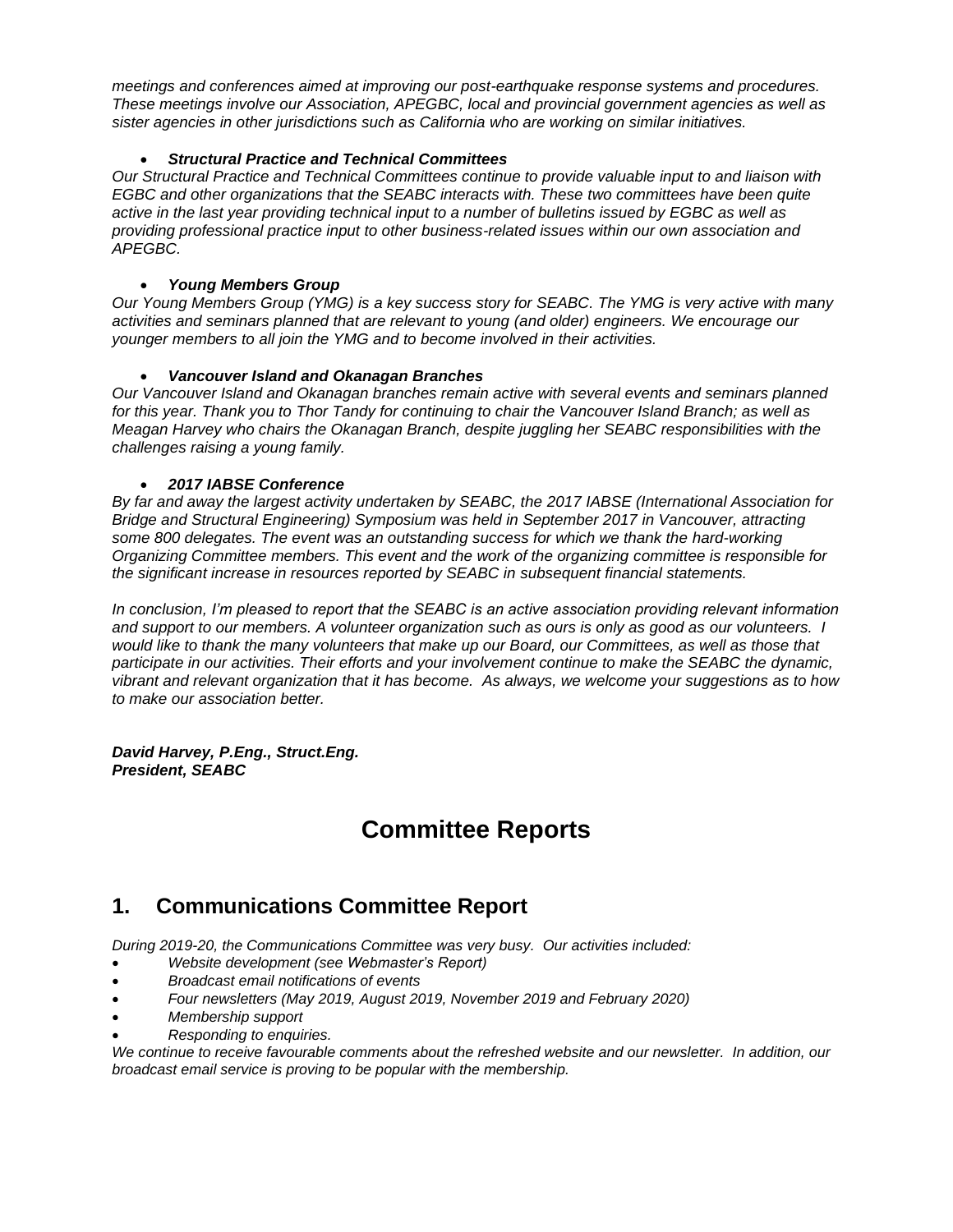*The newsletter includes regular reports from the committee chairs outlining news of SEABC activities, but to enhance readability and interest relies heavily on articles contributed by the members. Thank you to all who send us interesting articles over the past year and for the strong support we receive. Please keep sending in your comments, as well as photographs and newsletter articles, so that we can continue to improve our products and keep you better informed.* 

*The Communications Committee is also responsible for maintaining the membership list. We distribute membership renewal reminders, ensure that members can access their area of the website, and facilitate online event registration. Almost all of SEABC's members have provided us with an email address which greatly simplifies communication. We urge members to ensure that their contact information is up to date. To attend SEABC's excellent CPD events and access the recorded seminars on the web site, kindly also ensure that you renew your membership annually. Our on-line material is being continually expanded so that all our members can benefit from access to past events.* 

*I am pleased to report that in 2019, structural engineer Mark Budd joined the committee. Mark provides help with editing the Newsletter.*

*David Harvey, P.Eng., Struct.Eng. Chair, Communications Committee*

### **2. Education Committee Report**

*As structural engineers, we are living in exciting times. We are altering skylines in Vancouver and beyond with bolder building designs, with iconic bridges, taller wood and mass-timber projects, racier airportshospitals-and-schools, and with larger and more complex industrial and civil infrastructure facilities. More and more projects are embracing performance-based design goals, incorporating base isolation and energy dissipation technologies, delivering via alternate methods such as P3 and Design Build, adopting higher sustainable goals through LEED to Passivhaus. Not only 2D-cad is displaced by 3D BIM, many are engaging virtual reality, and some are also casting eyes at 3D printing and robotic technologies for automated construction. Yes – our industry is breaking records and pushing new horizons!*

*SEABC's Education Committee strives not only to keep our members in touch with this changing fiber of our profession but also keep us deeply rooted in safety, sustainability and compliance. At the onset of this new decade and over the past year, we brought events that cast valuable insights into recent innovations and advances that shaping our practice. Our volunteer Education Committee members have worked diligently to present you with following speakers and seminars:*

- *March 13, 2019: Light Weight Structures Demystified presented at our 2019 ADM by Prof. Dr. Mike Schlaich from Germany*
- March 14, 2019: History of Structural Engineering ... Leading to Future Trends presented at our first *Pinnacle Lecture by Prof. Dr. Mike Schlaich*
- **May 8, 2019: Performance Based Wind and Earthquake Design Frameworks for Tall Wood-***Concrete Hybrid Buildings presented by Dr. Solomon Tesfamariam, PEng, PhD, Professor at UBC-Okanagan School of Engineering*
- *June 25, 2019: Seismic Vulnerability of Concrete Buildings with Precast Floors presented by Prof. Ken Elwood from University of Auckland, New Zealand*
- *October 18, 2019: Structural Stream at the 2019 EGBC AGM*
	- o *Practice Guide for Design of Guards by Amy Fehr, P.Eng. and Leonard Pianalto, P.Eng.*
	- o *Connection Design of Masonry Veneer to Structural Substrate by Farshid Borjian, Struct.Eng.*
	- o *Design of Timber-Based Hybrid Structures by Dr. Solomon Tesfamariam, P.Eng.*
	- o *Tips, Tricks, and Traps of Pressure Piping Retrofits by John D. Stephens, P. Eng.*
- *October 23, 2019: Notable Rehabilitation of Bridges*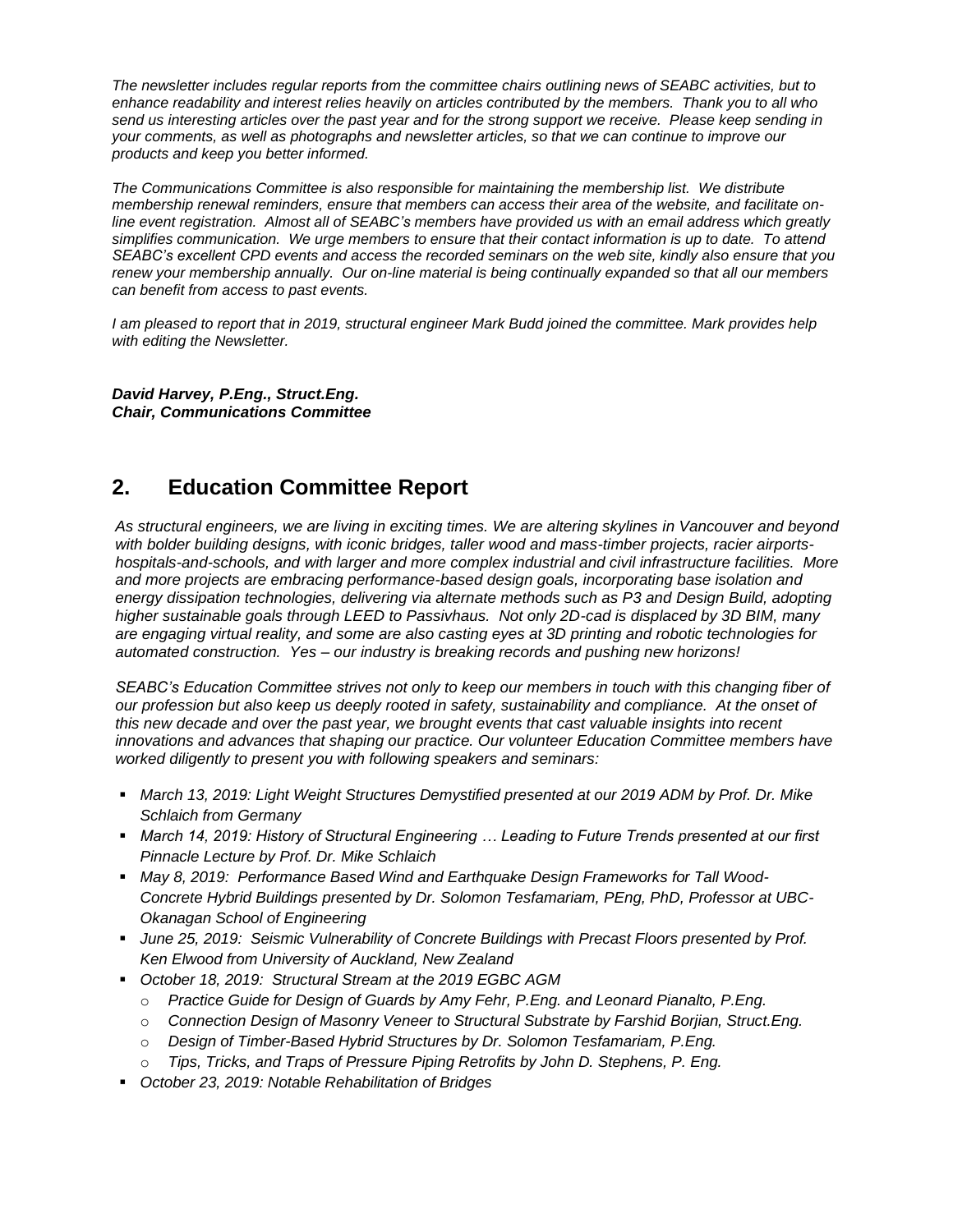- o *Westham Island Bridge - by Casey Leggett, M.Eng., P.Eng. Arman Shahnaz, M.Eng., P.Eng., P.E.*
- o *Alexandra Bridge - presented by Justin Dowling, PhD*
- *January 22, 2020: Developing High-Performance Structural Systems for Seismic Applications presented by Pro. Tony Yang, PhD, P. Eng. from UBC-Vancouver*
- *February 26, 2020: Structural Design of the Gerber Girder Cantilever System and Updates in CSA S16-19 presented by Andy Metten, P.Eng., Struct.Eng.,*

*Do explore [SEABC's events-archive](https://seabc.ca/category/events-archive/) if you missed any of above events or if you wish to review them again.*

*As we rekindle the fire of innovation within us, if there are topics and/or speakers that you would like our Committee to explore and bring to the podium, please feel free to contact us.*

*Each above event undertaken by the Education Committee would not have been successful without the continued and selfless contributions of our committee members: Andrew Seeton, P.Eng., of Aspect Structural Engineers; Arman Shahnaz, P.Eng., P.E of Mott MacDonald; Dr. Carlos Molina Hutt of UBC Department of Civil*; *Farshid Borjian, P.Eng. PE, Struct.Eng. Executive Director Masonry Institute of BC; Jose Centeno, P.Eng. of Glotman Simpson, Mark Robertson, P.Eng., Struct. Eng., of Wicke Herfst Maver; Meagan Harvey, P.Eng. of Mercury Consulting Inc. from Kelowna BC; Thor Tandy, P.Eng, Struct.Eng of UNISOL Engineering Ltd from Victoria BC; and Dr. Tony Yang, UBC Department of Civil*. *I also extend our sincere thanks to Melanie Fung, our executive assistant for her unfailing attention to details AND to the many industry leaders for their support, contribution and inspiration.*

*It has been a pleasure to have been given the opportunity to fulfill this position. In the coming year, I look forward to continuing our progress with greater participation and synergy.*

*With sincere thanks, Tejas V. Goshalia, P.Eng., P.E., S.E. Chair, Education Committee*

### **3. Structural Practice Committee Report**

*The primary responsibility of the Chair is to liaise with Peter Mitchell, Director, Professional Practise, at EGBC's office to discuss items of mutual interest. Another committee activity is to represent SEABC at monthly EGBC Consulting Practise Committee meetings. Kitty Leung attends these meetings and reports back to the SEABC Directors meetings.*

*A current issue in discussion with EGBC relates to planned rewriting of its Structural Checking Bylaw as part of implementation of the Professional Governance Act.* 

*Former members of this committee will be contacted regarding their interest in remaining on this committee. Anyone else interested in participating is encouraged to contact the Chair of this committee or SEABC. Any member with an issue or concern regarding structural practice that they would like the committee to consider is encouraged to contact the Chair of this committee or SEABC.*

*John Sherstobitoff, P.Eng., Chair, Structural Practice Committee*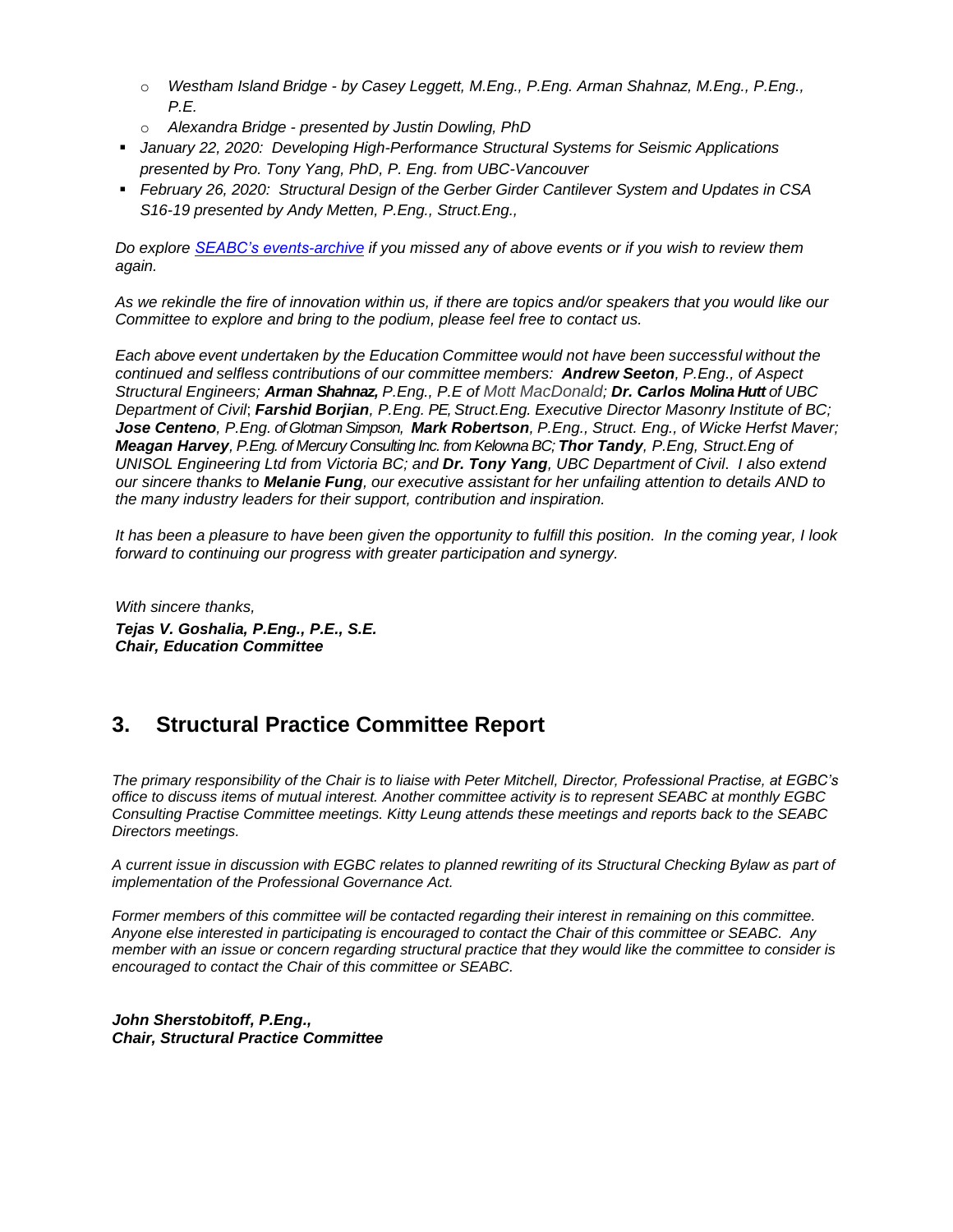### **4. Technical Committee Report**

*The SEABC Technical Committee is comprised of a number of Subcommittees and Task Groups. These groups are made up of many volunteers who make a significant contribution to the Association and the Profession. Their efforts are greatly appreciated.*

*The task group assembled to prepare a Practice Guideline for Structural Condition Assessments of Existing Buildings has completed the document. The guideline has been reviewed by Engineers and Geoscientists BC and in 2020, the document will be peer reviewed by an independent group of SEABC volunteers. The document will be sent to EGBC Counil and will be published for use me members. The Task group consisted of Nick Bevilacqua P.Eng., Struct.Eng., Patrick McGrath Ph.D., P.Eng., Kevin Riederer P.Eng., P.E. and Kenny Yip P.Eng., P.E., S.E.* 

*In 2020/2021 the SEABC Technical Committee, Subcommittees and Task Groups will continue to move the current initiatives forward as well as explore areas where a review of technical information concerning the practice of structural engineering in BC is warranted. The Technical Committee and the Board of Directors will continue to provide support to Engineers and Geoscientists BC when they are seeking SEABC input on a technical matter.*

*Anyone with interest in participating on a Technical Subcommittee or Task Group is encouraged to contact SEABC. Any member with an issue or concern that they would like to have the Technical Committee consider is also encouraged to reach out to the committee.* 

*Kevin Riederer, P.Eng., P.E., LEED AP Chair, Technical Committee*

### **5. Young Members Committee Report**

*The Young Members Group (YMG) Committee's mission is to promote the interest of our young members through initiatives in the areas of Professional Development, Networking, Registration Assistance, Communications, and Outreach. The YMG committee is supported by a team of passionate and like-minded young volunteers. The committee featured reoccurring YMG events with continued success, and launched several new initiatives for our young members.*

*The YMG 9th annual Young Engineer Presentation Competition in February 2020 featured five outstanding presentations by our young members. Since the inception of YMG's annual flagship event in 2012, the YMG has featured 45 young members' presentations.*

*The SEAQs (Structural Engineers Ask/Answer Questions) are informal meet-up sessions for young members to come together to ask and answer each other's questions in a non-judgmental and open environment. The event starts with a short informal presentation on an engineering topic of interest, followed by an opening discussion amongst the attended. The SEAQ is an initiative geared toward professional development and networking and was launched by the YMG back in 2018. Four well attended SEAQ sessions were held in 2019.*

*The YMG continues to put on project tours and networking events such as pub socials following seminars and tours. The YMG continues its efforts in community outreach by sponsoring a prize at the Greater Vancouver Regional Science Fair to encourage elementary and high-school students to study subjects related to the field of structural engineering. We also continue to partner with young professional group of other association in networking and community outreach initiatives.*

*The committee is also responsible for allocating funding from SEABC to UBC and BCIT to support student activities such as student design team, seminars, project tours, and industry nights. The YMG benefits from having student representatives from both UBC and BCIT serving on the YMG committee.*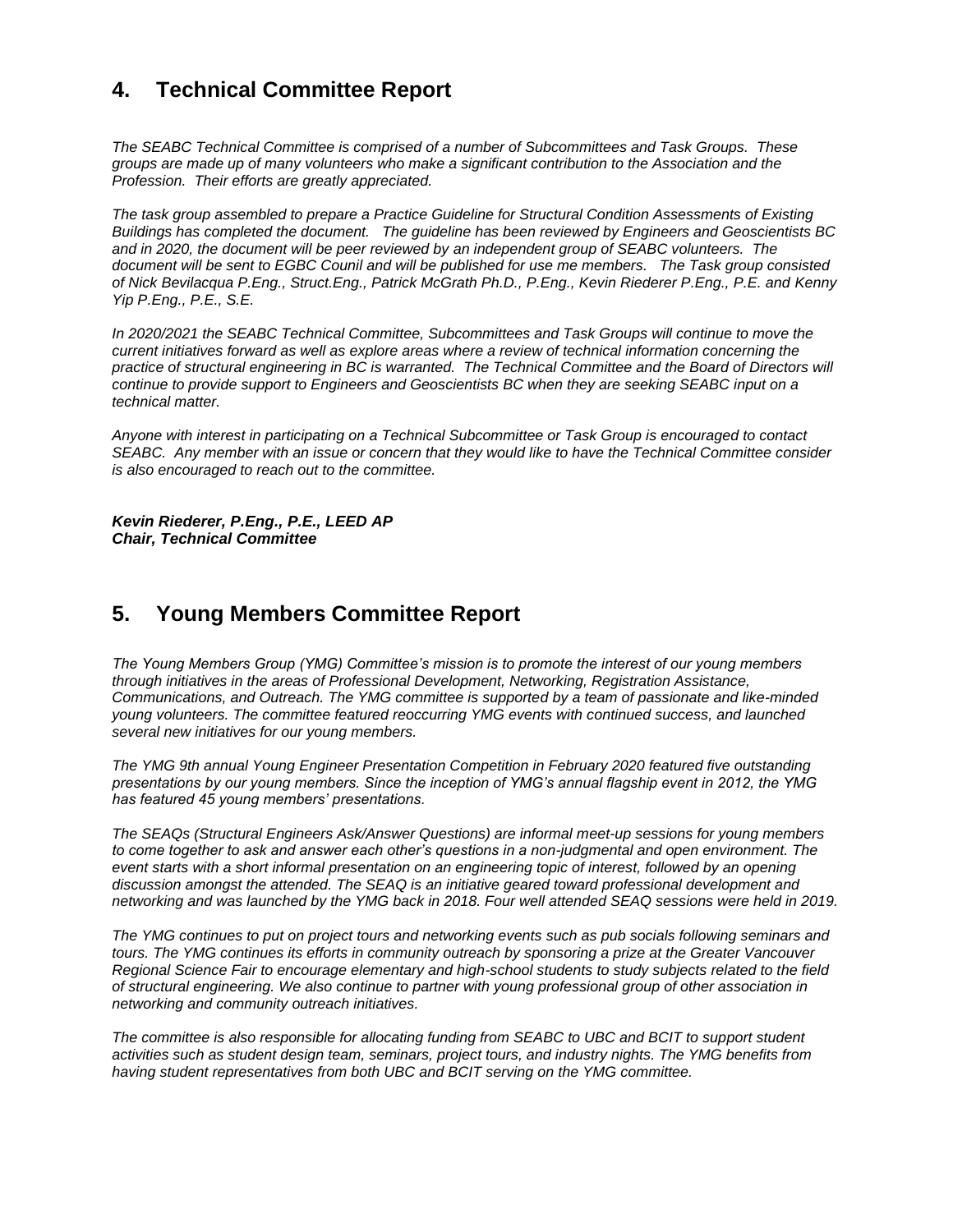*The YMG committees continues to grow in membership and works closely with our Okanagan and Vancouver Island YMG Representatives. The continued success of the YMG is only possible with the dedicated team of YMG volunteers who are committed to improve and expands YMG's service.*

*Stanley Chan, P.Eng. Chair, Young Members Group*

## **6. Webmaster's Report**

*The SEABC website continued to work for members in 2019:*

*2019 in numbers:*

*• The year closed with a total of 875 members.*

*• The Education Committee, Young Members Group, Vancouver Island and Okanagan Branches hosted no fewer than 24 seminars, workshops, tours and social evenings through the year. The Young Members Group co-hosted several networking events with other industry groups.*

*• The SEABC Newsletter readership had over 1,000 subscribers (granted, some are doublesubscribed members with work and personal email addresses)*

- *• We broadcast 77 announcements via 81,270 email messages.*
- *• SEABC had over 200 followers on Twitter.*
- *• We proudly hosted 79 listings in the Directory of Structural Engineering Firms.*
- *• The inaugural photo competition received more than 30 entries.*

*• Our website hosted video recordings and/or course material for 49 archived seminars and workshops.*

*Staying in touch:*

*• If your firm is not yet listed in the Directory of Structural Firms, you are missing out. Add your firm at seabc.ca/corporate.*

*• Promote your firm by showcasing project photos with the website Photo of the Month feature: seabc.ca/pom*

- *• Members-only access to video recordings and seminar handouts is available at seabc.ca/videos.*
- *• Bookmark the SEABC home page for a quick glance at what is happening: seabc.ca.*
- *• Follow us on Twitter: twitter.com/SEABC.*

*Stephen Pienaar, P.Eng. Webmaster, SEABC*

### **7. Vancouver Island/Victoria Branch Report**

### *Mission:*

*To provide a focal point for SEABC members on the Island to meet, discuss SEABC issues and to take benefit in the form of exchange of items of technical interest.* 

### *2020 Branch Executive:*

*Thor Tandy: vicpeng@telus.net Dan Gao: dgao@rjc.ca Stephen Pienaar stephen@pienaar.ca James Macauley jmacauley@glotmansimpson.com Dan Weber DWeber@rjc.ca*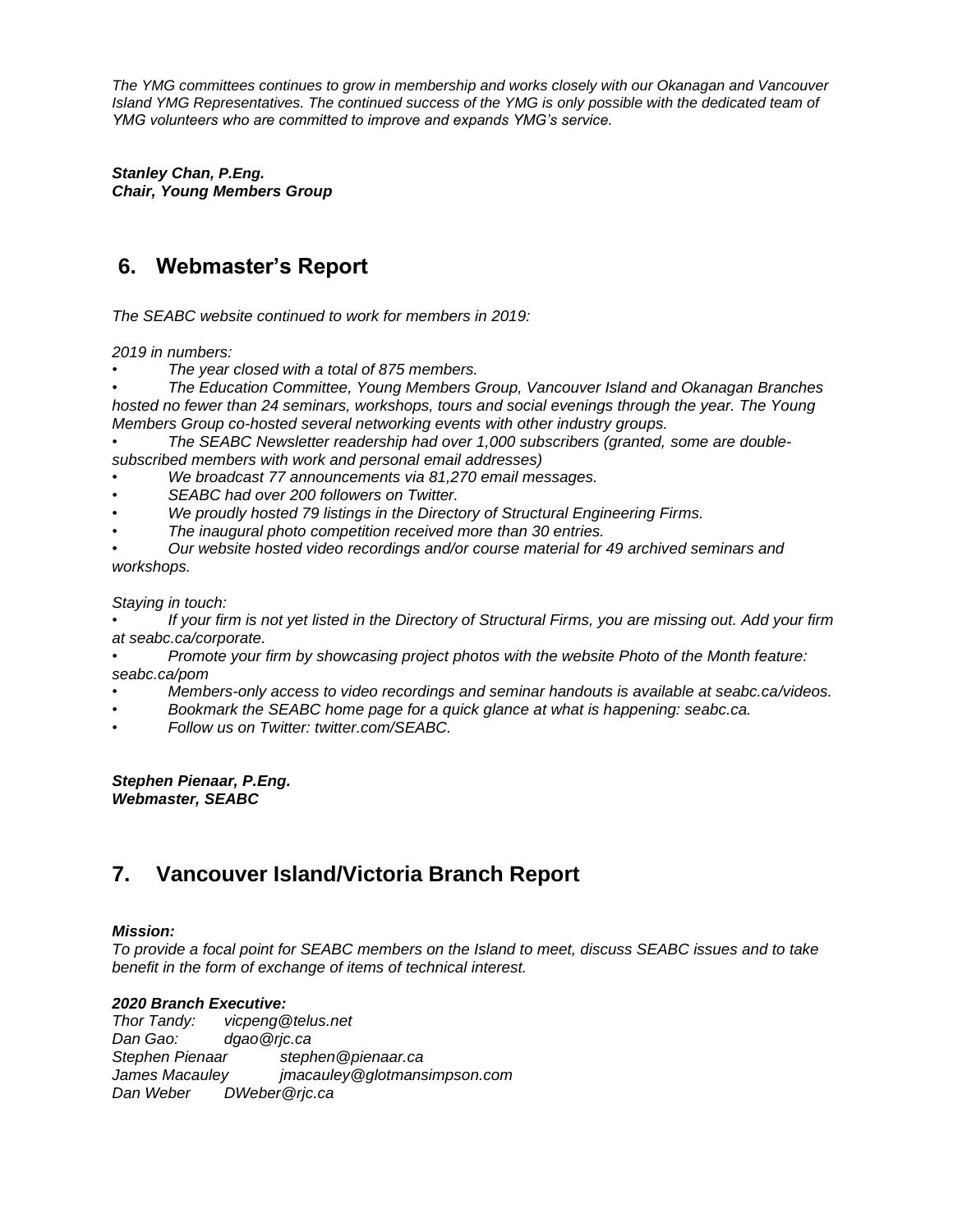#### *Branch Demographic:*

- *1) Members in the local Victoria, Gulf Islands area.*
- *2) A central Island group centred on the Nanaimo, Port Alberni area.*
- *3) A small North Island group.*

### *Events in 2019:*

*While the best of plans developed, 2019 still scarce on real events.*

#### *Recent Events:*

*1) Branch Webpage: The Branch now has a dedicated web link on the SEABC website. It is still mint, so we are in the process of finding and inserting content*

*2) Executive Meetings: We meet every three months or so and we extend a warm invitation join us. Please contact an exec member if you would like to be notified.*

### *Proposed Events:*

*1) Rammed Earth: "Ancient art seeking technical rationalization". Under construction.*

*2) Non-structural Components: – "What Not To Do". Aiming to hold in May.*

*3) Impacts of Long-Duration EQ's: Presentation on the impact of long-duration EQ's vs code design. VI is probably a beneficiary of such a talk. In process of seeking presenter(s).* 

*4) Proposed Social event(s):* 

*a) Q&A events where networking and workshop/presentation of a code issue that is perhaps being misunderstood.*

*b) Events that will attract young members: follow up to intake numbers rising at both Camosun College and UVic.*

*We encourage members to submit comment to our executive on any matter that may concern or be of interest to structural engineers.*

*Contact: Thor Tandy vicpeng@telus.net Thor Tandy, P.Eng.,Struct.Eng., Branch Chair*

### **8. Okanagan Branch Report**

*The Okanagan Branch continues to organize local SEABC seminars and other activities.*

*Meagan Harvey, P.Eng. Branch Chair*

### **9. Financial Statements (unaudited)**

*Surinder Parmar, P.Eng. Treasurer*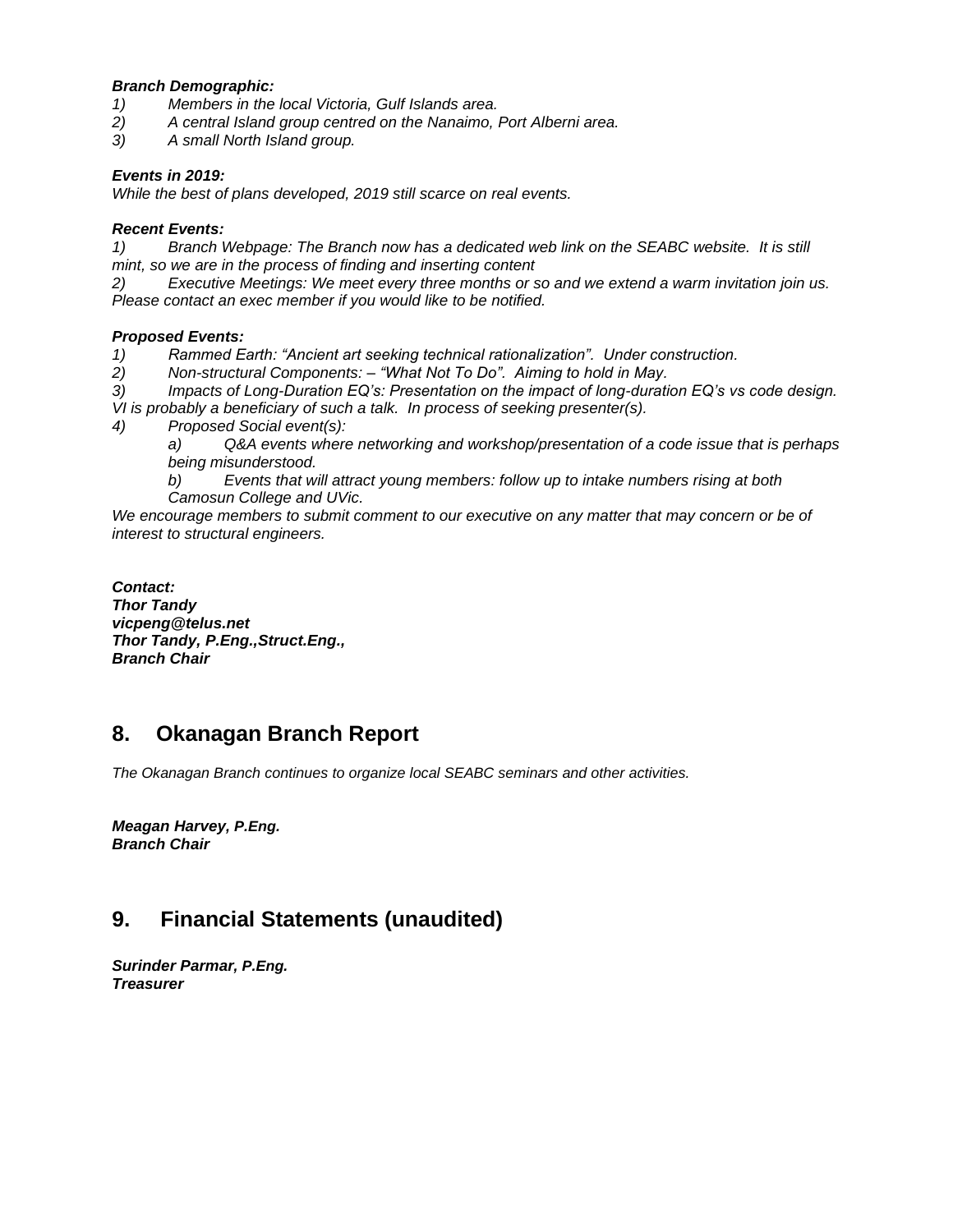### **SEABC**

#### Comparative Income Statement **Financial Statements (unaudited)**

|                                         | Actual 01/01/2019<br>to 12/31/2019 | Actual 01/01/2018 to<br>12/31/2018 |  |
|-----------------------------------------|------------------------------------|------------------------------------|--|
| <b>REVENUE</b>                          |                                    |                                    |  |
| Revenue                                 |                                    |                                    |  |
| Individual Member Dues                  | 64,151.39                          | 95,500.83                          |  |
| Interest revenue                        | 430.35                             | 1,540.43                           |  |
| Capital gain/Loss                       | 5,631.61                           | 0.00                               |  |
| Dividends CAN \$                        | 7,452.03                           | 0.00                               |  |
| Dividends US \$                         | 6,679.14                           | 0.00                               |  |
| Non-Res-Tax withheld                    | $-847.01$                          | 0.00                               |  |
| Foreign exchange                        | $-4,926.08$                        | 0.00                               |  |
| Managment fees-Investment               | $-6,313.84$                        | 0.00                               |  |
| AGM attendance fees                     | 1,252.38                           | 0.00                               |  |
| <b>Total Revenue</b>                    | 73,509.97                          | 97,041.26                          |  |
| <b>Special Events Revenue</b>           |                                    |                                    |  |
| Special event registrations             | 0.00                               | -10,340.34                         |  |
| <b>Total Special Events Revenue</b>     | 0.00                               | -10,340.34                         |  |
| <b>TOTAL REVENUE</b>                    | 73,509.97                          | 86,700.92                          |  |
| <b>EXPENSE</b>                          |                                    |                                    |  |
| <b>General and Administration</b>       |                                    |                                    |  |
| Administrative secretary                | 5,070.00                           | 3,044.00                           |  |
| Registrar                               | 900.00                             | 2,520.00                           |  |
| Office expenses                         | 358.72                             | 0.00                               |  |
| Bank charges                            | 160.83                             | 153.54                             |  |
| Non-deductible penalties & interest     | 0.00                               | 39.29                              |  |
| Board meeting expenses                  | 1,585.88                           | 825.04                             |  |
| AGM expenses                            | 25,382.10                          | 21,091.50                          |  |
| Accounting/legal                        | 16,234.58                          | 3,982.28                           |  |
| Miscellaneous                           | 1,500.00                           | 69.08                              |  |
| <b>Total General and Administration</b> | 51,192.11                          | 31,724.73                          |  |
| <b>Education</b>                        |                                    |                                    |  |
| Secretarial & Event Planner             | 870.00                             | 980.59                             |  |
| Jim Warne Award 16-17-18                | 1,000.00                           | 1,000.00                           |  |
| <b>BCIT CSCE Student Chapter</b>        | 2,500.00                           | 6,200.00                           |  |
| <b>UBC CSCE</b>                         | 3,000.00                           | 3,000.00                           |  |
| Seminar venue and catering              | 5,599.00                           | 850.00                             |  |
| Speaker expenses                        | 245.66                             | 150.00                             |  |
| Webcasting                              | 2,802.75                           | 2,372.50                           |  |
| <b>Total Education</b>                  | 16,017.41                          | 14,553.09                          |  |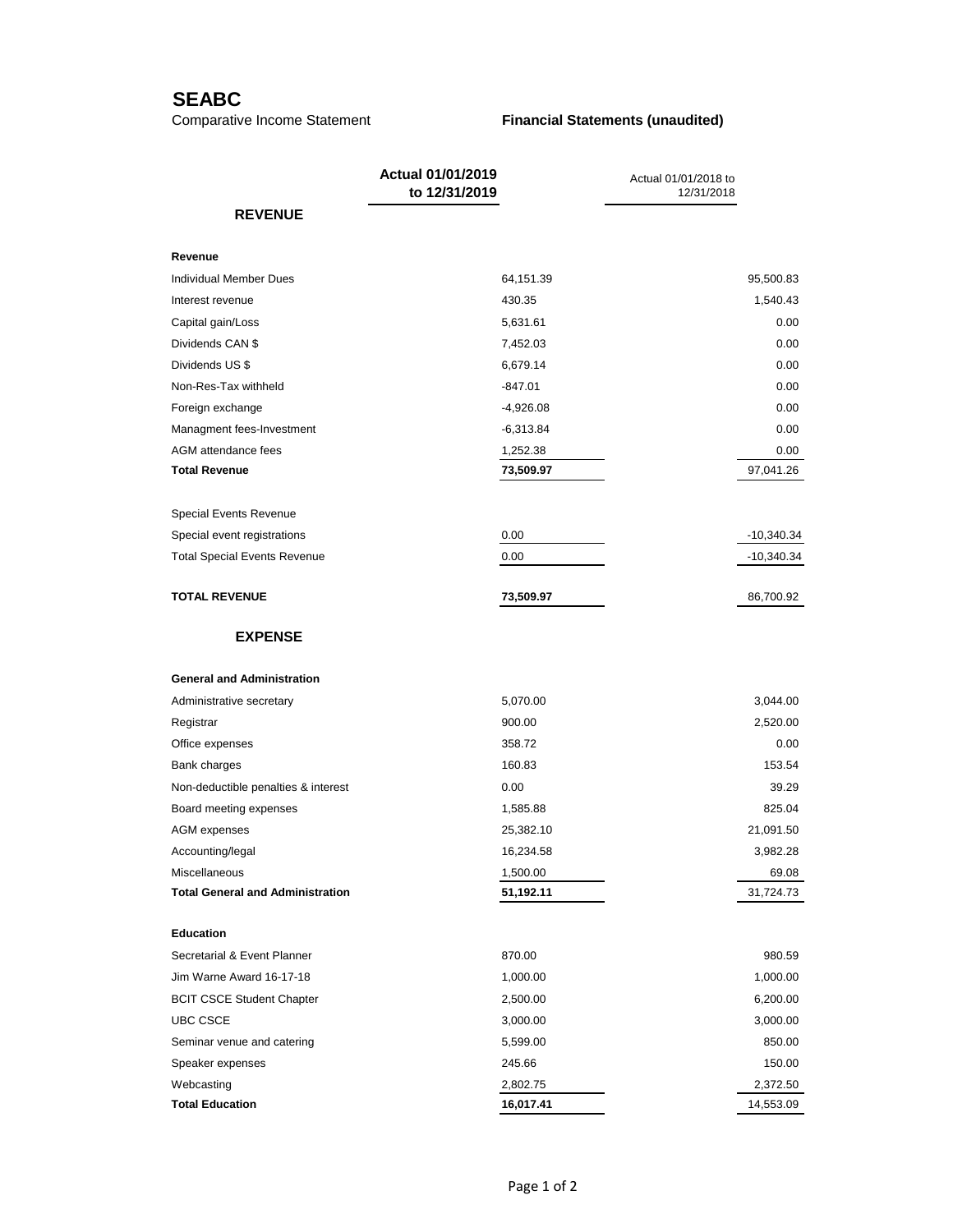### **SEABC**

#### Comparative Income Statement **Financial Statements (unaudited)**

|                                           | Actual 01/01/2019<br>to 12/31/2019 | Actual 01/01/2018 to<br>12/31/2018 |  |
|-------------------------------------------|------------------------------------|------------------------------------|--|
| <b>Structural Practice</b>                |                                    |                                    |  |
| <b>NCSEA</b> dues                         | 0.00                               | 0.00                               |  |
| <b>WCSEA</b> dues                         | 0.00                               | 856.19                             |  |
| Committee travel and expenses             | 3,441.02                           | 2,068.66                           |  |
| Miscellaneous                             | 1,370.60                           | 0.00                               |  |
| <b>Total Structural Practice</b>          | 4,811.62                           | 2,924.85                           |  |
| <b>Communications and member services</b> |                                    |                                    |  |
| Newsletter                                | 4,720.00                           | 4,440.00                           |  |
| Website maintenance                       | 604.81                             | 651.73                             |  |
| YMG meeting expense                       | 121.09                             | 722.95                             |  |
| <b>Professional Development</b>           | 1,038.69                           | 1,660.06                           |  |
| Social networking                         | 768.11                             | 912.04                             |  |
| Outreach                                  | 250.00                             | 130.95                             |  |
| <b>Engineering Competition</b>            | 1,275.15                           | 1,308.15                           |  |
| Total communications & member srvs        | 8,777.85                           | 9,825.88                           |  |
| <b>Corporate affairs</b>                  |                                    |                                    |  |
| <b>Books</b>                              | 1,147.07                           | 848.43                             |  |
| <b>Total Corporate Affairs</b>            | 1,147.07                           | 848.43                             |  |
| <b>Chapters</b>                           |                                    |                                    |  |
| South Island chapter expenses             | 2,602.73                           | 109.83                             |  |
| Okanagan chapter expenses                 | 3,937.97                           | 0.00                               |  |
| <b>Total Chapter Expenses</b>             | 6,540.70                           | 109.83                             |  |
| <b>Special Events</b>                     |                                    |                                    |  |
| Event venue and catering                  | 8,352.69                           | 21.69                              |  |
| SEABC-IABSE Conference OC                 | 0.00                               | 1,721.29                           |  |
| <b>Total Special Events</b>               | 8,352.69                           | 1,742.98                           |  |
| <b>TOTAL EXPENSE</b>                      | 96,839.45                          | 61,729.79                          |  |
| <b>NET INCOME</b>                         | $-23,329.48$                       | 24,971.13                          |  |

**Surinder Parmar, P.Eng., Treasurer**

Generated On: 02/19/2020